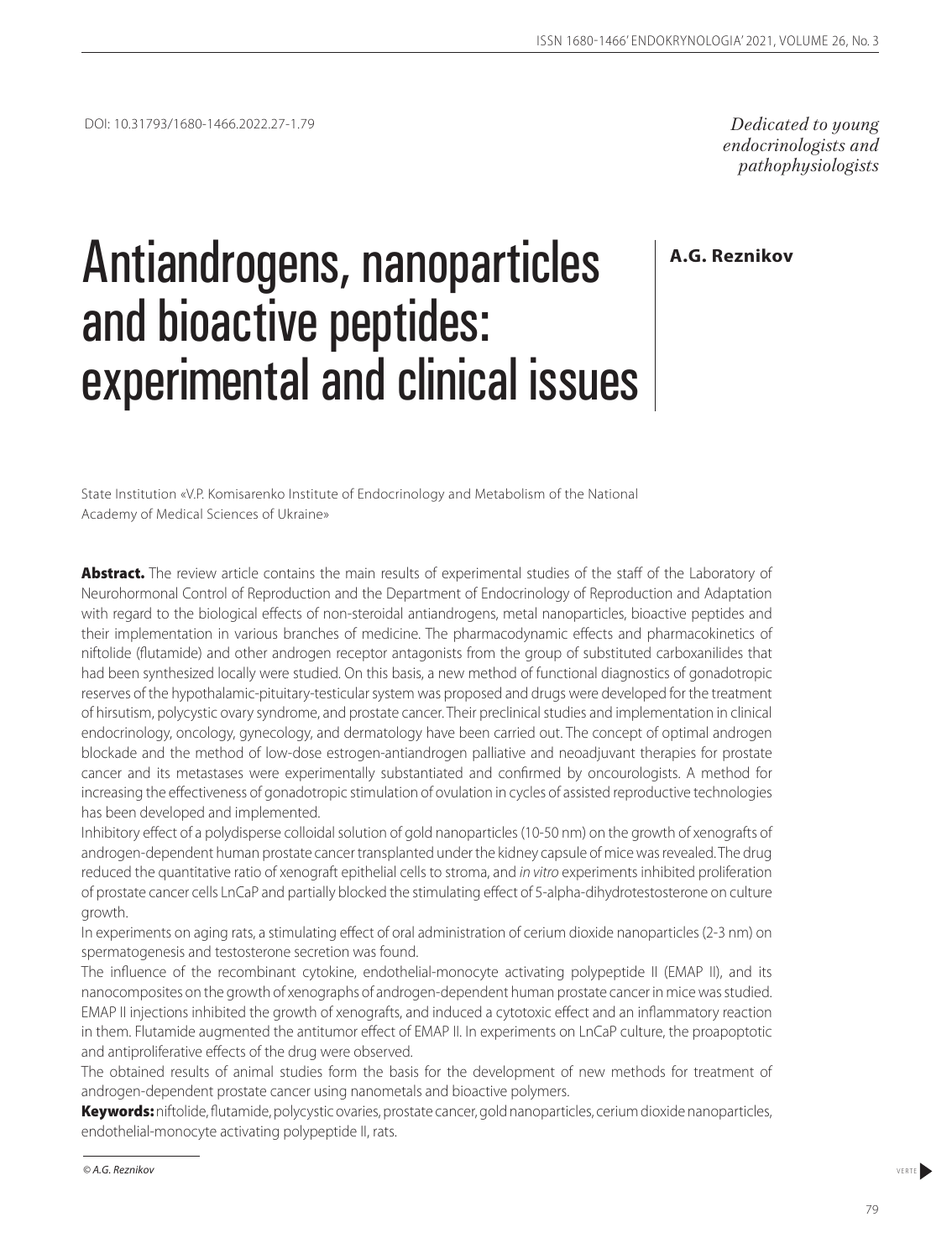The thirty-year anniversary of the Department of Endocrinology of Reproduction and Adaptation, celebrated in 2021, is a good reason to sum up some of the results of research not only for this period, but also for almost twenty antecedent years of work of the team of the Laboratory of Neurohormonal Regulation of Reproduction (Head — Dr. med. sci. A.G. Reznikov). The laboratory was established in 1973 on the initiative of academician V.P. Komisarenko, the founder of the Institute. The Department included the laboratory of neurohormonal regulation of reproduction and adaptation (headed by Dr. biol. sci. N.D. Nosenko) and the newly created laboratory of experimental andrology, which was headed by Dr. med. sci. S.V. Varga, who died untimely in 1994, and later became headed by Head of the Department A.G. Reznikov.

The results of studies on perinatal programming of neuroendocrine functions and hormone-dependent behavior have been recently published [1]. This article presents the results of long-term research by scientists of both laboratories in the field of antiandrogens, bioactive peptides and metal nanoparticles.

## **ANTIANDROGENS**

### **Synthesis and study of pharmacodynamic effects of non-steroidal antiandrogens (NSAA)**

Androgen receptor antagonists (antiandrogens) of steroid nature have been used for a long time for the palliative treatment of prostate cancer and its metastases. Among them, the most famous is cyproterone acetate. Unfortunately, all steroid antiandrogens have concomitant progestin or estrogenic activity. That is why antiandrogens of non-steroidal structure, which are devoid of hormonal activity, are of particular interest. Antiandrogens are very useful as a tool for studying the mechanism of action of male sex hormones, as a means of pharmacological analysis of the biological role of androgen receptor (AR). The synthesis, study, and clinical use of NSAA were first initiated by us in the USSR in the mid-70s of the last century.

At the beginning of the 70s, the pharmacologists of Schering Plough (USA) had presented experimental data on the selective antiandrogenic activity of a non-steroidal substance from the carboxanilide group 4'-nitro-3'-trifluoromethyl-isobutyranilide (flutamide). Soon, at our request, the resynthesis of flutamide based on the proprietary technology was carried out at the Institute (Ya.G. Balyon) in collaboration with Institute of Organic Chemistry of the National Academy of Sciences of Ukraine (L.M. Yagupolsky, M.O. Lozinsky). By my proposal, this substance was officially named «Niftolide».

In 1988, the first in USSR monograph on antiandrogens by A.Reznikov and S.Varga [2] had appeared. Our team investigated the mechanisms of action and biological effects of Niftolide and several dozen other substituted carboxanilides with their fluorinated derivatives included [3- 6]. At the same time, some new properties of Niftolide were discovered, for example, activation of the hypothalamic-pituitary-testicular system. Independently of foreign researchers, the use of Niftolide for the treatment of prostate cancer has been substantiated in preclinical animal studies and implemented in oncological urology. An original ointment has been developed for the treatment of hirsutism, and a method for functional diagnosis of hypogonadotropic hypogonadism using this antiandrogen has been proposed.

## **Mechanisms of antiandrogen action**

The interaction of testosterone (T) and other androgenic hormones with receptor proteins of target tissues is a key event in the mechanism of androgenic regulation in health and disease. AR are found in the organs of the reproductive system, the brain and spinal cord, liver, blood vessels, bone, muscle and other tissues. Like the cellular receptors of other steroid hormones, activated AR functions as transcription factor for the regulation of gene expression.

The result of this is, for example, the inhibition of apoptosis and increased mitotic division and exocrine activity of the epithelium of the acini of the prostate gland under the influence of T and 5alpha-dihydrotestosterone (5α-DHT). Therefore, orchiectomy or pharmacological blockade of AR alters the ratio of the proliferation rate and apoptosis of the secretory epithelium of the prostate gland and causes its atrophy.

We tested the antiandrogenic activity of substituted carboxanilides according to the degree of inhibition of the ability of exogenous T to increase the mass of the ventral lobe of the prostate gland (VLPG) in castrated immature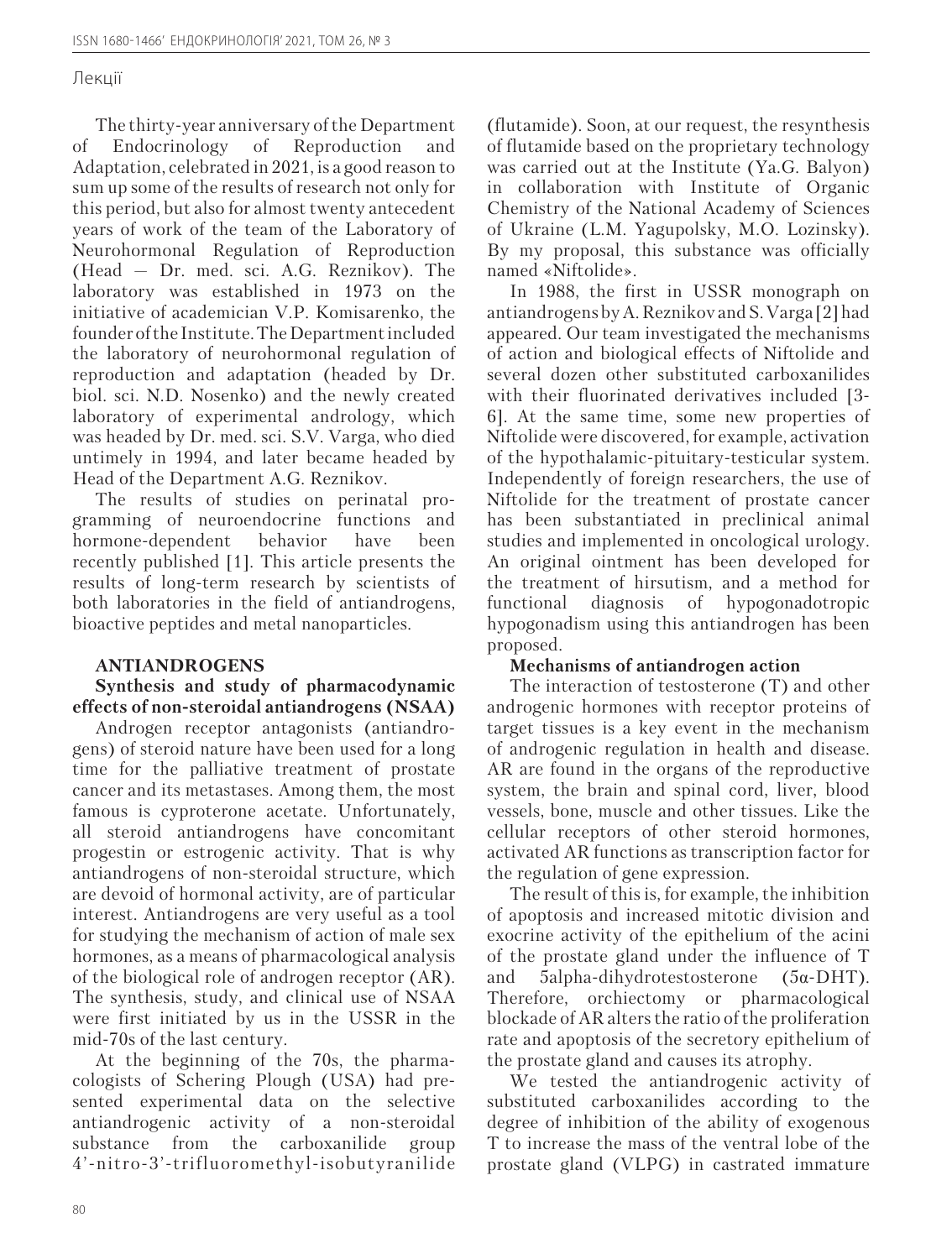rats (Herschberger's test). In general, the degree of atrophy of the acinar epithelium corresponded to a decrease in the mass of VLPG, coagulation gland, and seminal vesicles compared with the effect of testosterone administration. Niftolide and its active metabolite, hydroxyflutamide, were the most effective testosterone antagonists, blocking its effect at the AR level in a competitive manner. In addition, antiandrogens prevent 5α-DHT from binding to nuclear AR of the target cells.

The consequence of androgenic blockade is the inhibition of the synthesis of biopolymers: structural and functional proteins, DNA and RNA, as well as RNA polymerase [7, 8]. An additional mechanism of the antiandrogenic action of Niftolide is the inhibition of testosterone metabolism in the prostate gland and liver [9- 11]. Niftolide reduces *in vivo* the formation of the active metabolite of testosterone, 5alphadihydrotestosterone. In *in vitro* experiments on prostate tissue, Niftolide, in contrast to hydroxylated metabolite of Niftolide, did not have such an effect. This indicates that hydroxyniftolide is an active metabolite of Niftolide.

## **Niftolide pharmacokinetics**

Niftolide is characterized by high bioavailability after oral administration. The maximum concentration of tritiated Niftolide in the blood of rats we observed after 4 h. After 8 h, radioactivity remained quite high (at the level of 70% of the maximum), and the next day was 60% of the maximum. However, 1 h after taking the drug, a significant portion of the isotopic label appears in the composition of hydroxyniftolide. The tissue distribution of radioactivity coincides with the concentrations of the AR (prostate gland, hypothalamus, etc.).

## **The use of Niftolide in physiological research**

In the mid-70s of the last century, we discovered the phenomenon of an increase in the level of testosterone in the blood of male rats and guinea pigs after the administration of Niftolide [12- 15]. As a result, the secretion of gonadotropic hormones disrupts, and their concentration in the blood and urine, as well as testosterone in plasma, increases. This was additional evidence of the participation of the brain AR in the negative feedback loop between the testicles and secretion of the pituitary luteinizing hormone [16, 17]. The results of studies on male volunteers have shown that the functional state of the hypothalamicpituitary-testicular (HPT) axis can be assessed using Niftolide by the degree of increase in testosterone levels in the blood.

The Niftolide test has been successfully applied in a number of animal physiological and pathophysiological studies. In experiments on rats, it was shown that damage of the testes during acute and lasting general overheating is the result of not only structural and functional changes in the gonads, but also disorders of neuroendocrine regulation [18-20]. Morphological and functional changes in the HPT axis of rats under the influence of vibration, noise and their combination have been characterized [21]. Niftolide was used to analyze the role of androgens in the regulation of bile secretion [22] and the heart physiology [23].

**Development of drugs and new formulations** *Niftolide ointment.* The world's first antiandrogen based ointment for the treatment of hirsutism was proposed and investigated by us in the year of 1977 in collaboration with the Kiev Institute for Advanced Medical Studies [24, 25], and then with pharmacists from the Nizhny Novgorod Chemical Pharmaceutical Plant. Clinical trials of two Niftolide ointment formulations in the medical centers of Kharkov, Kyiv, Moscow, Leningrad have shown its effectiveness and safety. After the collapse of the USSR, the Nizhpharm plant, in violation of the agreement on creative cooperation, refused to transfer the industrial regulations for the production of ointments to Ukraine and, ignoring our priority, issued a Russian patent for it [26] and produced this drug for a number of years. Unfortunately, our attempts to interest Ukrainian drug manufacturers in the production of the ointment have not met with a positive response.

*Niftolide and Flutafarm tablets.* The invention certificate for Niftolide as a treatment for prostate cancer was obtained in 1995 with priority date of 1975 [27]. In collaboration with pharmacists of the Kiev Institute for Advanced Medical Studies (currently the P.L. Shupik National University of Health), a formulation of Niftolide tablets was developed. After our preclinical studies of the efficacy and safety of the drug, as well as clinical trials in the largest clinics in the country, Niftolide tablets were officially approved for the

81

VERTE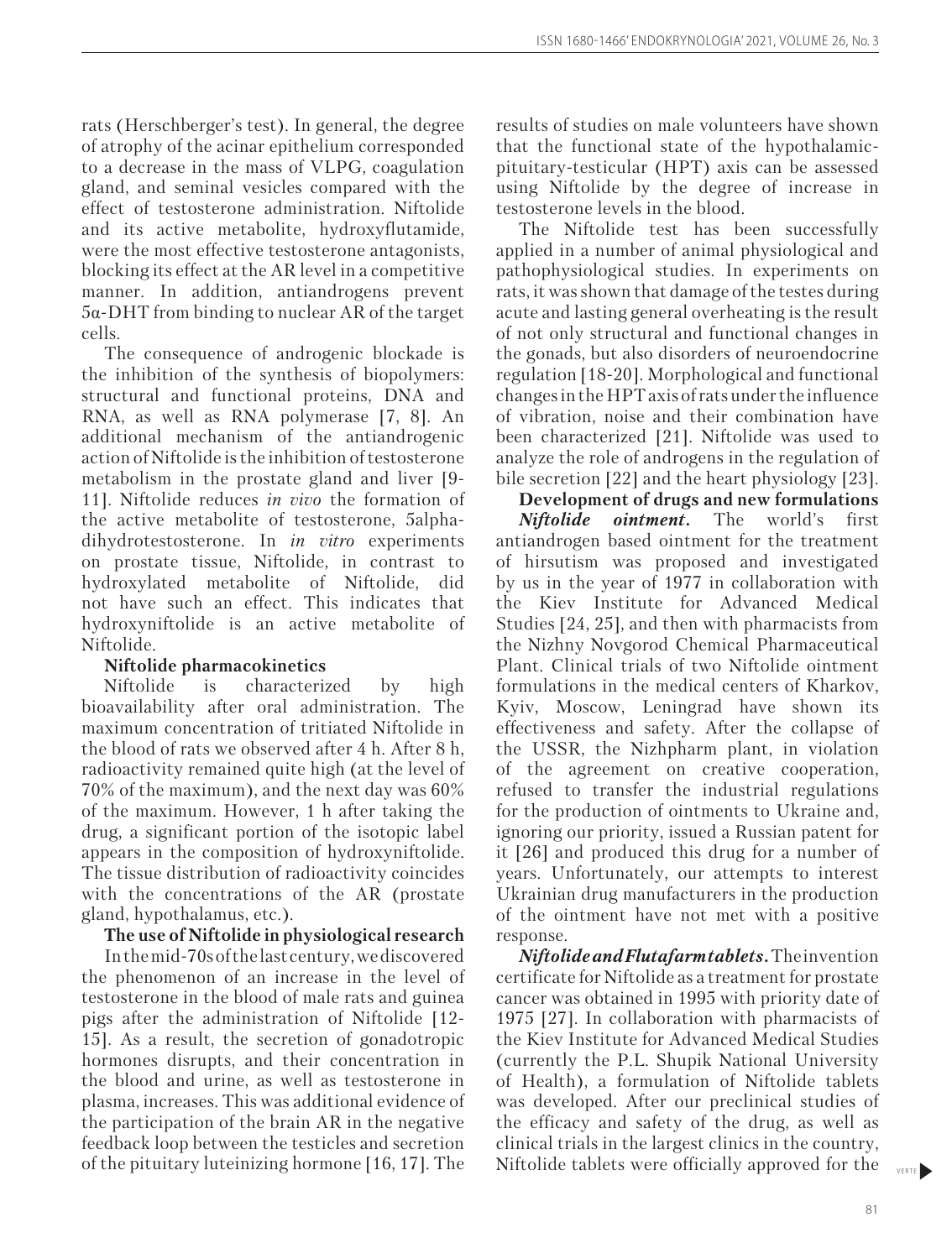treatment of prostate cancer. For some time they were produced by the Experimental Production of the Institute of Organic Chemistry, and then by the Darnitsa Chemical and Pharmaceutical Plant. Niftolide tablets were present at the pharmaceutical market of the Russian Federation with indications in the instructions not only for the treatment of prostate cancer, but also for the differential diagnosis of male hypogonadism. On the basis of the previous experience with Niftolide tablets, new formulation of the domestic flutamide tablets was developed by the specialists of Public joint stock company Farmak, and after our preclinical studies and multicenter clinical trials [28] the drug was approved by authorities. This medication (Flutafarm) is being in use for many years for treatment of prostate cancer in males and hyperandrogenism in women. In terms of therapeutic efficacy in patients with prostate cancer and in terms of pharmacological activity and safety criteria, Flutafarm is equivalent to Flucinom (USA).

*Niftolide suppositories.* In order to improve the drug delivery to the prostate gland, Niftolide suppositories were developed, and their effectiveness was investigated in experiments on rats [29]. Unfortunately, due to a lack of funding for the study, further work on the suppositories was suspended.

## **Clinical use of Niftolide and Flutafarm**

*Functional Niftolide (Flutamide) test.* In the end of 70s of the last century, our laboratory has acquired the status of the Cooperating Center for Human Reproduction of the World Health Organization, and we received a financial grant to develop a method for evaluating the functional reserve of HPT axis based on Niftolide administration. Oral intake of Niftolide by healthy male volunteers caused by 3 and 5 days significant increase of testosterone level in the blood. Thus, the results of animal research were applicable to a human being [13, 19]. After that, method of differential diagnosis of primary and secondary hypogonadism, as well as secondary hypogonadism and delayed sexual maturation in human males, were developed and successfully applied in clinical practice [30-33]. This functional test proved informative in assessing gonadotropic reserves in men with type 2 diabetes mellitus [34, 35].

*Prostate cancer.* The concept of maximum androgen blockade dominates in palliative treatment of this disease. The AR antagonists as effective means of androgen deprivation occupy is relevant for the first line of hormonal therapy of prostate cancer and its metastases. They are used in modes of mono- or combined therapy with other hormonal drugs. These drugs displaced traditional treatment with a high dose estrogens, which is associated with the high risk of cardiovascular pathology and other fatal complications.

In our department, a large body of experimental studies was performed on the issue of hormonal regulation of the structure and function of the prostate gland and other reproductive organs [36]. On a normal and malignant prostate, the effects of androgens, estrogen, Niftolide (futamide), luteinizing hormone-releasing hormone (LH-RH) agonist, interferon-alpha, inductors of interferon synthesis, inhibitors of the steroid 5-alpha-reductase in the modes of mono- or combined applications are studied. The concept of optimum androgen blockade in the treatment of prostate cancer are proposed [37].

We discovered the phenomenon of potentiation of the antiandrogenic effect of Niftolide on the prostate with low doses of estrogen [38]. The mechanism of this phenomenon is the ability of low doses of estrogen to inhibit the secretion of pituitary luteinizing hormone (LH). The pronounced antiprostatic activity of the combined administration of flutamide and the LH-RH agonist, Surfagon, to rats has been proven [39]. The most common combination hormone therapy for prostate cancer is the combination of flutamide with LH-RH agonists. The replacement of an expensive LH-RH agonist with a cheaper synthetic non-steroidal estrogens, hexestrol (Synestrol) [40], Chlorotrianisene [41], Honvan (fosfestrol) [42, 43] led to the development of a low-dose estrogen-antiandrogen therapy regimen [44, 45]. This method of prostate cancer therapy is implemented into urological oncology practice by the Institute of Urology of the National Academy of Medical Sciences of Ukraine [46]. The results of these studies are summarized in two monographs [47, 48]. Research carried out by academician A.F. Vozianov and co-workers showed that treatment with flutamide (niftolide, Flutafarm) reduces the volume of the prostate by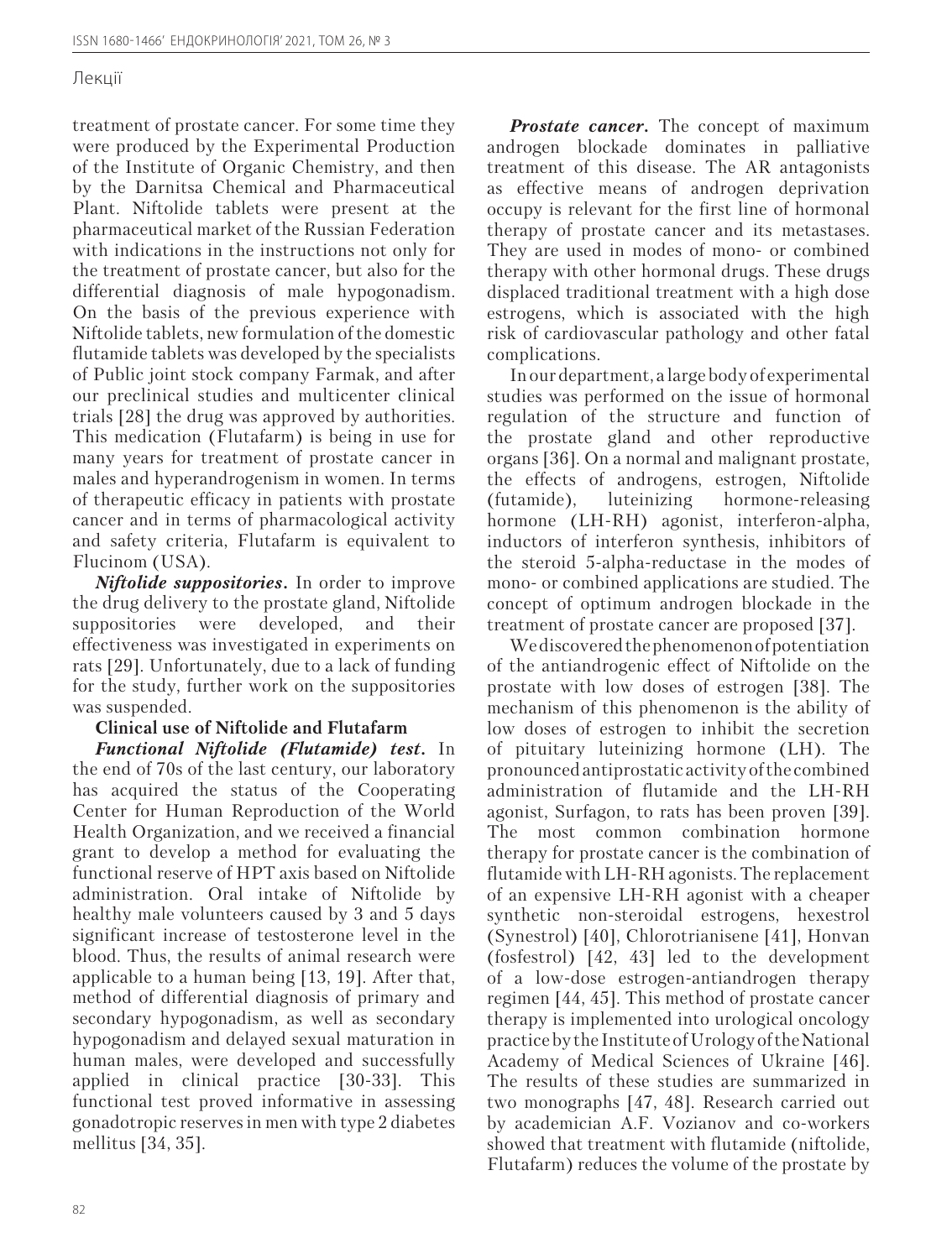an average of one third after 3-month course. The severity of pain syndrome, the volume of bone and other metastases decrease, and the outflow of urine improves. After 3 years, all patients with the stage I of disease at the beginning of treatment remained alive, with the stage II — 81.5% of patients, with the stage III  $-73.9\%$ , with the stage IV  $-$  50.0%. According to the Cancer Research Center of the Russian Academy of Medical Sciences, monotherapy with flutamide in the presence of distant metastases ensures the survival of patients for at least 2.5 years.

*Hyperandrogenic pathology in women.*  Functional hyperandrogenism is the most common endocrine pathology in women; it occurs in 10-20% of patients who visit an endocrinologist, gynecologist, dermatologist, and cosmetologist. In the pathogenesis of disorders, the leading role is played by increased secretion of male sex hormones by the ovaries (polycystic ovary syndrome, PCOS) or adrenal glands (21-hydroxylase deficiency), tissue hypersensitivity to androgens, increased activity of steroid 5α-reductase in target cells, decrease in the content of sex steroid binding globulin in blood. Clinical manifestations of hyperandrogenic conditions are anovulatory infertility, impaired folliculogenesis in the ovaries, hirsutism, androgenic alopecia, acne, seborrhea, lipid and carbohydrate metabolism disorders, obesity, insulin resistance, and, in severe cases, virilization of the external genitals.

Hyperandrogenism is the main pathogenetic factor of polycystic ovarian syndrome. In our experimental and clinical studies, the role of high blood testosterone level, low sex steroid binding globulin, neuroendocrine disorders, deficiency of steroid aromatase in the ovaries, an increased level of AR in the skin is shown in polycystic ovary condition and hirsutism [49-51]. Regardless of the cause of hyperandrogenism (with the exception of a malignant tumor), the use of AR antagonists is considered a substantiated and effective method of treating its complications. We are the first to propose local (Niftolide ointment) and systemic (Flutafarm tablets) use of flutamide for the treatment of hirsutism and other complications of hyperandrogenism, and conducted appropriate preclinical studies in animals, the results of which were implemented in clinical practice [36, 52].

The use of flutamide (Niftholide and Flutafarm) for the experimental treatment of anovulatory infertility in androgenized rats with implanted Silastic capsules containing crystalline testosterone has been successful. The experimental animals showed restoration of ovulation and estrous cycles, fertility, as well as partial normalization of hormonal, biochemical and morphological characteristics of the reproductive system [53-55]. Further, it was possible to show that Flutafarm reinforces gonadotrophin-induced ovulation in rats with polycystic ovaries [56]. It was shown that the use of Flutafarm before *in vitro* fertilization procedure increases the effectiveness of gonadotropic ovulation inducers, improving the results of the technology in hypofertile women [57].

Especially for women, the Farmak company produces Flutafarm Femina, flutamide tablets with a dose of flutamide adapted for the treatment of hyperandrogenism. Clinical trials have shown the effectiveness of Niftolide ointment in the treatment of hirsutism, Flutafarm and Flutafarm Femina oral tablets in the treatment of hirsutism, polycystic ovary syndrome, infertility, disorders of periods. Against this background, patients with amenorrhea sometimes have spontaneous menses [58-60]. According to Tatarchuk T.F. et al. [61], as a result of treatment, the thickness of the endometrium increased, 76% patients with polycystic ovary syndrome restored regular menstrual cycle, in 36% of them it became twophase, and luteal bodies appeared in the ovaries. Under the influence of long-term antiandrogenic therapy, free testosterone level in blood plasma, hirsutism number, the gonads size, the number and size of follicles and cysts, and the degree of proliferation of connective tissue decreased.

For the first time, the medical instruction of flutamide tablets included new indications for use: treatment of women with functional hyperandrogenism, accompanied by ovarianmenstrual disorders, hirsutism, polycystic ovary syndrome and infertility. Certainly, antiandrogen use must be combined with reliable non-hormonal contraception.

## **NANOPARTICLES OF METALS**

The last two decades have been characterized by an explosive growth in scientific work concerning the potential applications of metal

VERTE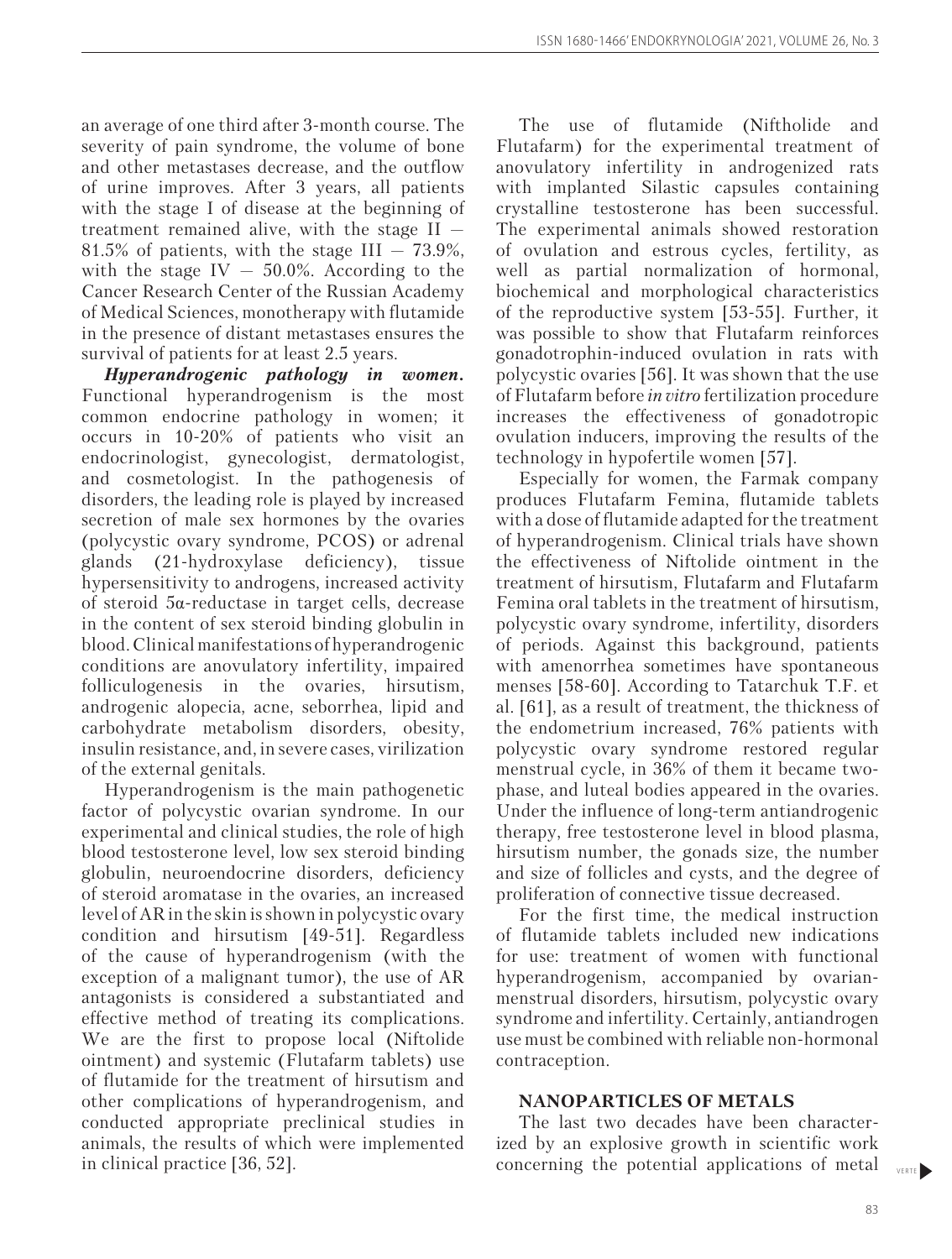nanoparticles for the diagnosis and treatment of diseases. This problem interested us in two aspects: the effect on the reproductive system and on the growth of androgen-dependent prostate cancer. In these fields of research we cooperated with International Center for Molecular Physiology of O.O. Bogomolets Institute of Physiology, F.D. Ovcharenko Institute of Biocolloid Chemistry of NAS of Ukraine, and with Research Institute of Nanotechnology Industry (Kyiv).

### **Gold nanoparticles**

The experiments were carried out on normal rats and human prostate cancer cells and tissues [62]. We used polydispersed and monodispersed colloidal solutions of gold nanospheres sized 10-50 nm and 20 nm, respectively.

*In vitro*, a polydispersed solution at a concentration of 10 μg/ml of culture medium inhibited by 40% the growth of the androgendependent human prostate cancer cell line LNCaP [63]. At the same concentration, gold nanoparticles halved the increase in the number of cells in culture stimulated with 5-alphadihydrotestosterone. Unlike the polydispersed solution, the monodispersed solution did not affect the growth of cancer cells. Probably, the inhibitory effect of the polydispersed solution is due to smaller nanoparticles capable of interacting with cancer cells and their compartments. Massive necrosis of the cells and visible impairments of their morphology were not seen. Apparently, the change in the number of cells in the culture under the influence of polydispersed colloidal solution was caused by inhibition of the cell proliferation.

The antitumor properties of gold nanoparticles were demonstrated *in vivo* on xenografts of androgen-dependent human prostate cancer transplanted under the capsule of the mice kidney [64, 65]. Subcutaneous injections of a polydispersed solution of gold nanoparticles stopped the growth of cancer grafts. The antitumor effect of the drug is aimed mainly at malignant epithelial cells of the prostate, which is confirmed by the corresponding changes in the epithelial-stromal ratio.

Polydispersed and monodispersed colloid solutions did not cause damage effects on the reproductive organs of male rats, except for the inflammatory process in the ventral lobe of the prostate [66, 67]. We concluded that the reproductive toxicity of gold nanoparticles larger than 10 nm was insignificant.

### **Cerium dioxide nanoparticles**

Interesting results were obtained when studying the effect of cerium nanoparticles on the reproductive system [68, 69]. There was established stimulatory effect of ten-day oral administration of cerium nanoparticle sol at size of 2-3 nm, at a dose of 1 mg/kg b.w. on testicular hormonal function and spermatogenesis of aging male rats (18 months). This nanoparticles has been shown to activate the testosteroneproducing Leydig cells of the testes, as well as the secretory and proliferative processes in ventral lobe of the prostate gland of rats. Later, the stimulation of decreased testosterone secretion and spermatogenesis by cerium dioxide nanoparticles was demonstrated in a rat model of streptozotocin diabetes [70]. The mechanism of this phenomenon is not entirely clear. One of the assumptions is that it is due to the antioxidant properties of cerium dioxide nanoparticles [71].

## **ENDOTHELIAL MONOCYTE-ACTIVATING POLYPEPTIDE-II (EMAP II)**

One of the new approaches in the treatment of oncological pathology is the use of drugs based on proteins and polypeptides. In search of new treatments for hormone-dependent prostate cancer, we studied the antitumor activity of recombinant EMAP II synthesized at the Department of Protein Engineering and Bioinformatics headed by O.I. Kornelyuk, Corresponding Member of NAS of Ukraine, at the Institute of Molecular Biology and Genetics (Kyiv).

EMAP II is the extracellular cytokine-like derivative of the auxiliary protein p43 which is associated with tyrosyl-tRNA synthetase complex in mammalians. This polypeptide is produced intracellularly in tumor tissues due to proteolytic cleavage of endogenous p43. EMAP II possesses a number of cytokine-like activities. It exerts proapoptotic, proinflammatory effects, endothelial-dependent coagulation and antiangiogenic effects [72]. Based on these properties, positive results of *in vivo* EMAP II treatment of some malignant tumours have been demonstrated in animal researches [73, 74].

We hypothesized, that *in vivo* administration of EMAP II might inhibit growth of prostate cancer. Indeed, we were lucky to be the first to find retardation of growth of androgen-dependent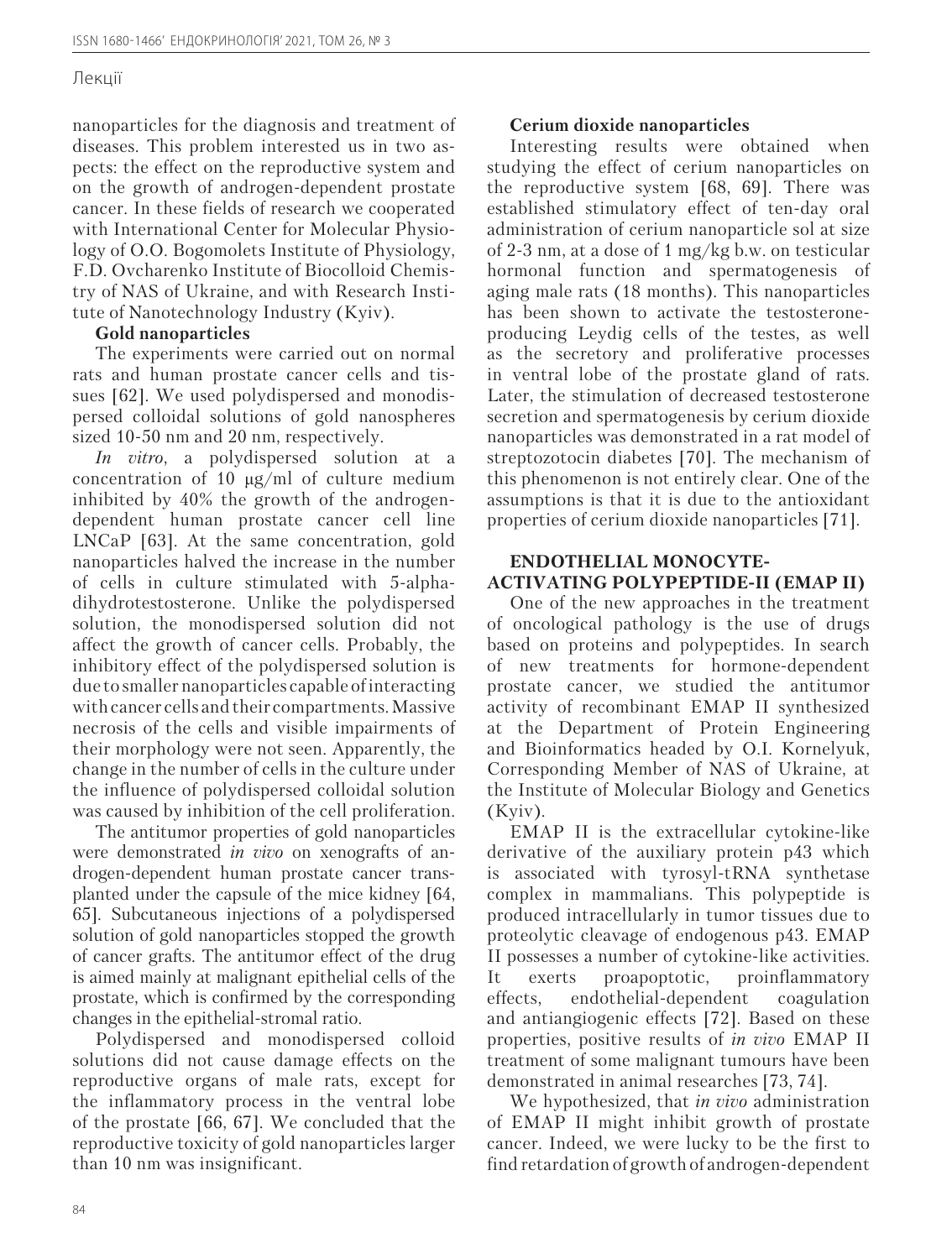human prostate cancer xenografts implanted subcapsullary to the male mouse kidney. Histopathological study revealed significant degenerative changes and necrotic death of many tumor cells, stimulation of apoptosis (significant increase in number of apoptotic bodies), an enlargement of necrotic areas and an enhancement of the leukocyte infiltration in the transplants exposed to EMAP II [75]. A few days later, after the publication of this article, we received information that it was included in the international information base Drug Discovery.

EMAP II did not affect the level of testosterone in the blood plasma of mice. The dependence of used cancer xenografts on endogenous androgens was confirmed by the absence of its growth in previously castrated recipient mice. Flutamide enhanced effect of EMAP II on the growth of xenografts [76].

Possibly, effect of EMAP II is mediated, at least partly, with TNFα. In animal research, treatment with EMAP-II of different types of carcinoma induced the sensitivity to TNFα [77]. Our experiments *in vitro* demonstrate direct proapoptotic and antiproliferative effect of EMAP II on the LnCaP cell line growth [78].

The obtained results of experimental studies form the basis for the development of new methods for the treatment of androgen-dependent prostate cancer using nanometals and bioactive polymers.

#### **References**

- 1. Reznikov AG. Developmental neuroendocrinology of reproduction and adaptation: lessons from animal research. Fiziol Zh. 2021;67(3):54-74. doi:10.15407/fz67.03.054.
- 2. Reznikov AG, Varga SV. Antiandrogens. Moscow: Medicine Publishing House; 1988. 208 p. Russian.
- 3. Reznikov AG, Varga SV, Demkiv LP, Balyon YaG, Yagupolsky LM. Experimental study of antiandrogenic activity of 4'-nitro-3' trifluoromethyl-isobutyranilide (Niftolide) in rats and ginea pigs. Pharmacol Toxicol. 1977;40(3):336-42. Ukrainian.
- 4. Varga SV, Reznikov AG, Balyon YaG, Lozinsky MO, Smirnov VA. Antiandrogenic activity of some substituted carboxanilides. Probl Endocrinol. 1983;29(2):67-70. Russian.
- 5. Balyon YaG, Varga SV, Reznikov AG, Smirnov VA, Moskaliova RN. Synthesis and antiandrogenic activity of substituted carboxanilides. Chem-Pharm J. 1987;21(6):681-5. Russian.
- 6. Sologub NV, Varga SV. Antiandrogenic effects of hydroxyniftolide in male rats. Probl Endocrinol. 1987;33(4):74-6. Russian.
- 7. Varga SV, Sinitsyn PV. Biosynthesis of nucleic acids and protein in accessory sexual glands of rats with blockade of testosterone action by antiandrogen, 4'-nitro-3'-trifluoromethyl-isobutyranilide. Probl Endocrinol. 1978;24(1):107-11. Russian.
- 8. Varga SV, Sinitsyn PV. Biosynthesis of nucleic acids and protein in androgen-sensitive organs of rats in terms of introduction of non-steroidal antiandrogen, Niftolide. Probl Endocrinol. 1982;28(4):73-7. Russian.
- 9. Reznikov AG, Korpacheva TI. Inhibition of 5alpha-reductase

conversion of testosterone in the prostate gland of rats under the influence of the antiandrogen Niftolide. Reports Acad Sci Ukr SSR, Series B. 1985;(8):76-8. Russian.

- 10. Reznikov AG, Korpacheva TI. Testosterone metabolism in the liver of rats when the antiandrogen Niftolide is administered. Probl Endocrinol. 1985;31(6):65-71. Russian.
- 11. Reznikov AG, Korpachova TI. Nonsteroid antiandrogen inhibiting effect on testosterone metabolism in rat prostate and liver. Endocrinol Exp. 1990;24(4):437-47.
- 12. Reznikov AG, Demchenko VN, Yagupolsky LM, Balyon YaG, Kondratenko NV, Shulman MD, et al., inventors; The Kiev Research Institute of Endocrinology and Metabolism, assignee. Method for determining functional state of the hypothalamichypophyseal-testicular system. The USSR invention certificate 552962. December 13, 1976. Russian.
- 13. Reznikov AG, Benikova YeA, Demchenko VN. On the possibility of using the antiandrogen 4-nitro-3-trifluoro-methylisobutyranilide to assess the gonadotropic reserves of the hypothalamic-pituitary system. Fiziol Zhurnal Acad Sci USSR. 1978;24(5):687-91. Russian.
- 14. Reznikov AG, Demchenko VN, Varga SV, Bozhok YuM. Hypothalamo-hypophyseal-gonadal system in male rats and guinea pigs treated with the antiandrogen 4'-nitro-3'-trifluoromethylisobutyranilide. Endokrinologie. 1978 Nov;72(3):276-84.
- 15. Volkova NN. Dynamics of secretion of gonadotropic hormones and androgens in rats under conditions of introduction of the antiandrogen, 4'-nitro-3'-trifluoromethyl-isobutyranilide. Reports Acad Sci Ukr SSR. Series B. 1980; (3):60-2. Russian.
- 16. Reznikov AG, Volkova NN. Involvement of the hypothalamus in the response of the pituitary gland and testes of rats to administration of the antiandrogen, 4'-nitro-3'-trifluoromethyl-isobutyranilide. Bull Exp Biol Med. 1979;110(1):601-3. Russian.
- 17. Reznikov AG, Kirilyuk ML. Effect of the destruction of the lateral nucleus of the brain partition on reserves of the hypothalamichypophyseal-testicular axis. I.M. Sechenov Physiol J USSR. 1988;24(6):798-801. Russian.
- 18. Reznikov AG, Kobyakov SK. Response of endocrine glands of male rats to hyperthermia. Pathol Physiol Exp Ther. 1986;30(5):71-3. Russian.
- 19. Reznikov AG. Feedback control of gonadotropin secretion in mammalian and human males: Effects of androgen receptor blockers. Endocrinol Exp. 1990;24(4):267-73.
- 20. Reznikov AG, Kobyakov SK, Sinitsyn PV. Disruption of endocrine regulation and hormonal reserves of rat testes during general overheating. Fiziol Zh. 1988;34(4):78-83. Ukrainian.
- 21. Shenayeva TA. Influence of vibration and noise on generative function in the experiment. Hygiene of Work and Occupational Diseases. 1990;(9):16-8. Russian.
- 22. Chernuha IS, Reshetnik YeM, Veselsky SP, Reznikov AG, Makarchuk MYu. Flutamide-induced blockade of androgen receptors affects the liver external secretory function in rats. Int J Physiol Pathophysiol. 2018;9(1):195-202.
- 23. Reznikov AG, Varga SV, Vorobyova TM, Bozhok YuM. Structural and functional changes in the dog heart in the conditions of the pharmacological blockade of peripheral androgen action. In: Nervous and hormone mechanisms for the development of major diseases of the cardiovascular system. Abstracts of the conference. NN Zayko et al. (eds). Poltava, October 15-16, 1979. Poltava: Ukrainian Republican Scientific Medical Society of Pathophysiology. 1979. p. 16. Russian.
- 24. Reznikov AG, Varga SV, Benikova EA, Borzunov EE, Perepelitsa NP, Balyon YaG, et al., inventors; The Kiev Research Institute of Endocrinology and Metabolism, assignee. Antiandrogenic agent for the treatment of hirsutism «Niftolide». The USSR invention certificate 1662564. Appl. Jul 11, 1977. Registered March 15, 1991. Russian.
- 25. Reznikov AG, Varga SV, Benikova EA, Borzunov EE, Perepelitsa NP, Balyon YaG, et al., inventors; Ukrainian Research Institute of Endocrinology and Metabolism, assignee. Antiandrogenic agent for the treatment of hirsutism «Niftolide». Patent of Ukraine 1545. Appl. Jul 11, 1977. Registered September 15, 1993. Ukrainian.
- 26. Nikolaenko NS, Tregubova NI, Glumova NM, Sokolova LN, inventors; JSC «Nizhpharm», assignee. Composition for the treatment of hirsutism. Russian Federation patent RU2123838 C1. Jul 31, 1996. Russian.

VERTE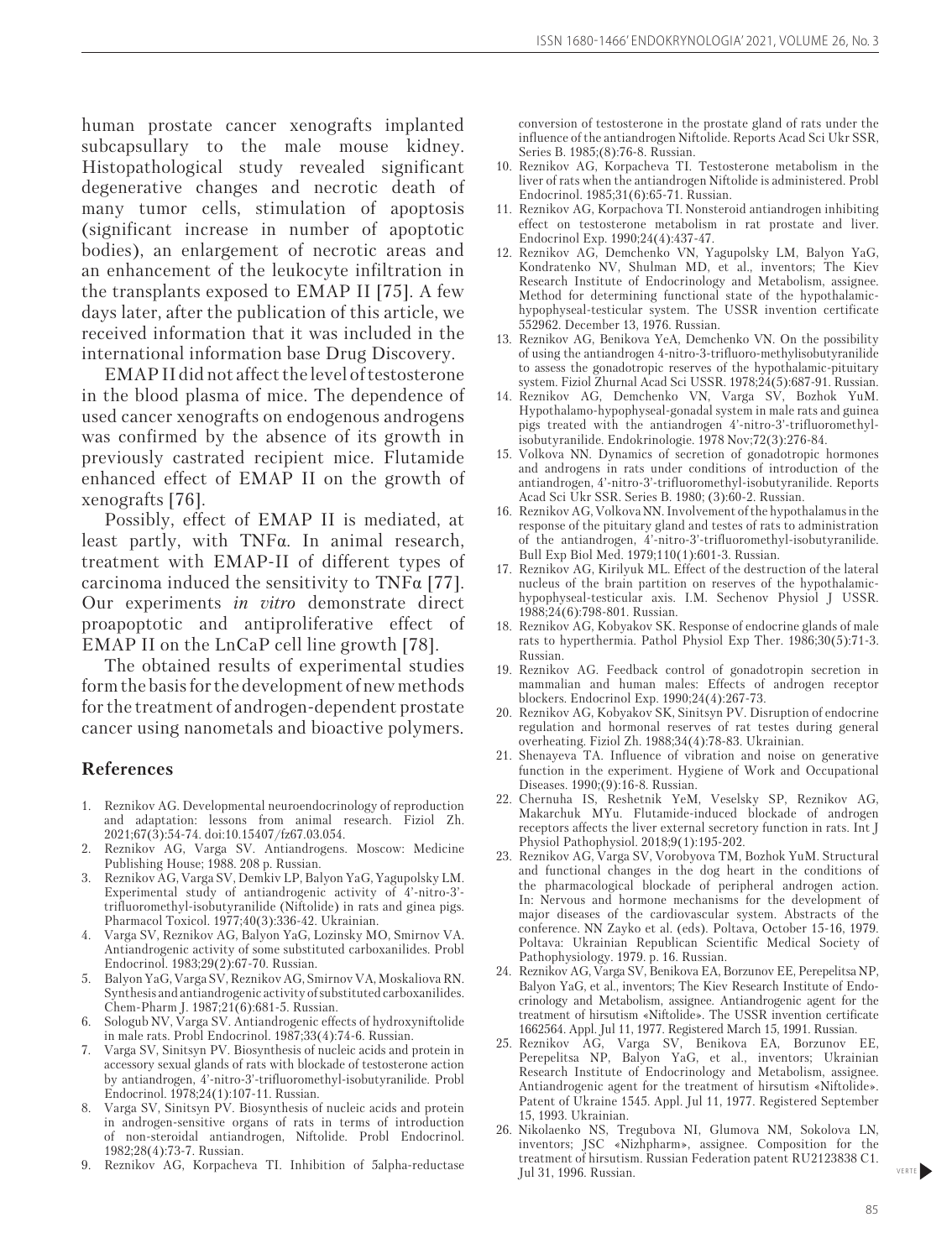- 27. Reznikov AG, Varga SV, Demkiv LP, inventors; Ukrainian Research Institute of Endocrinology and Metabolism, assignee. An agent for the treatment of adenoma and prostate cancer. Russian Federation patent RU2028145. Appl. Jul 21, 1975. Registered February 9, 1995. Russian.
- 28. Klimenko IA, Grigorenko VN, Reznikov OG, Chaykovska LV. Study of the efficacy and safety of domestic generic non-steroidal antiandrogen «Flutafarm» in patients with prostate cancer. Urology. 2004;8(4):66-72. Ukrainian.
- 29. Varga SV, Chaykovskaya LV, Balanda PP, Reznikov AG. Antiandrogenic activity of Niftolide and its hydroxyderivative in male rats when administered in the form of suppositories. In: ND Tronko et al. (ed.). Proceedings «Endocrinology», issue 19. Kiev: Zdorovye Publishing House; 1989. p. 18-21. Russian.
- 30. Benikova YeA Reznikov AG, Varga SV, Boyarskaya OYa, Demchenko VN, Zlatnik AA, et al. The use of the antiandrogen Niftolide for the study of gonadotropic reserves in patients with male hypogonadism. Probl Endocrinol. 1983;27(3):25-9. Russian.
- 31. Benikova YeA, Reznikov AG, Zlatnik AA, Demchenko VN, inventors; The Kiev Research Institute of Endocrinology and Metabolism, assignee. Method for differential diagnosis of secondary hypogonadism and delayed sexual development. The USSR invention certificate 1249462. April 6, 1986. Russian.
- 32. Reznikov AG, Benikova YeA, Varga SV. New antiandrogen test for evaluation of hypothalamo-hypophyseal-gonadotropic reserve in human males. Neuroendocr Ltts. 1986;8(3);111-6.
- 33. Reznikov AG, Varga SV, Benikova YeA, inventors; The Kiev Research Institute of Endocrinology and Metabolism, assignee. Method for differential diagnosis of primary and secondary hypogonadism in males. The USSR invention certificate 1178408. Jul 27, 1983. Russian.
- 34. Reznikov АG, Luchitsky EV, Kobyakov SK. New possibilities of the diagnosis of hormonal disorders in erectile dysfunction in patients with diabetes mellitus: Flutafarm test. Man's Health. 2006; (2):167-9. Russian.
- 35. Luchitsky YeV, Reznikov АG, Luchitsky VE Zubkova GA, Markov VV, inventors; VP Komisarenko Institute of Endocrinology and Metabolism, NAMS of Ukraine, assignee. The process of differentiated treatment of hypogonadism in male patients with type 2 diabetes. Patent of Ukraine 28439. Dec 10, 2007. Ukrainian.
- 36. Reznikov AG. Experimental substantiation of innovations in the prevention and treatment of androgen-dependent pathology. Endokrynologia. 2012;17(4):16-22. Russian.
- 37. Reznikov AG. Optimum androgen blockade: a new trend in the endocrine prostate cancer therapy. Oncology. 1999;1(2):85-9. Russian.
- 38. Sinitsyn PV, Varga SV, Reznikov AG. Potentiation of antiandrogenic effects of Niftolide on the prostate with diethylstilbestrol. Pharmacol Toxicol. 1988;51(4):75-7. Russian.
- 39. Sachynska OV, Chaykovska LV, Reznikov OG. The effect of concomitant use of a synthetic luteinizing releasing hormone agonist and a nonsteroidal antiandrogen on the reproductive system of male rats. Fiziol Zh. 2006;52(6):25-9. Ukrainian.
- 40. Chaykovskaya LV, Polyakova LI, Sachinskaya OV, Reznikov AG. Potentiation of antiandrogenic effects in flutamide with low doses of Synestrol. Clin Exper Pathol. 2006;5(2):2-9. Ukrainian.
- 41. Reznikov AG, Chaykovskaya LV, Polyakova LI, Sachinskaya OV, Bahmach YeV. Effects of the combined action of Niftolide and low doses of the antitumor estrogenic drug, chlorotrianisene, on the prostate gland of rats. Exper Oncol. 1999;21(4):269-73. Russian.
- 42. Vozianov AV, Reznikov AG, Klimenko IA, Chaykovskaya LV, Grigorenko VN, inventors; VP Komisarenko Institute of Endocrinology and Metabolism, AMS of Ukraine, assignee. Method for treating prostate cancer. Patent of Ukraine 31724 A. December 15, 2000. Ukrainian.
- 43. Vozianov AV, Reznikov AG, Varga SV, Klimenko IA, Chaykovskaya LV, Arestova TYu, et al. inventors; Institute of Urology and Nephrology, AMS of Ukraine; Institute of Endocrinology and Metabolism, AMS of Ukraine; assignees. Method for treating prostate cancer. Patent of Ukraine 22491 A. March 3, 1998. Ukrainian.
- 44. Vozianov AF, Reznikov AG, Varga SV, Klimenko IA, Vozianov SA. Endocrine changes underlying clinical effects of low-dose estogen-

antiandrogen treatment of prostatic cancer. Endocr Regul. 1995;29(1)25-8.

- 45. Reznikov AG, Varga SV. Inhibiting effect of combined administration of antiandrogen and low dose of estrogen on pituitary-gonadal axis and prostate in rats. Endocr Regul. 1995;29(1):29-34.
- 46. Klimenko IA, Varga SV, Sinitsyn PV, Chaykovskaya LV, Vosianov SA, Aristova TYu. Clinical and pathogenetic rationale for a new method of treatment of advanced prostatic cancer: low dose estrogen-antiandrogen therapy. Rep Natl Acad Sci Ukr. 1995;(3):117-20. Russian.
- 47. Vozianov AF, Reznikov AG, Klimenko IA. Endocrine therapy of prostate cancer. Kyiv: Naukova Dumka Publishing House; 1999. 280 p. Russian.
- 48. Vozianov O., Reznikov A., Klimenko I. Androgen deprivation strategy in prostate cancer. Kyiv: Naukova Dumka Publishing House & Ternopil: Ukrmedknyga Publishing House, 2001. 240 p.
- 49. Tarasenko LV, Reznikov OG. Pathogenetic role of ovarian steroid aromatase in reproductive cycle disorders. Fiziol Zh. 2007;53(1):11-5. Ukrainian.
- 50. Reznikov AG, Tarasenko LI, Zlatnick AA, inventors; The Kiev Research Institute of Endocrinology and Metabolism, assignee. Method of diagnosis of hirsutism. The USSR invention certificate 1175437. May 1, 1985. Russian.
- 51. Reznikov AG, Tarasenko LI, Benikova YeA, Varga SV, Derevyianko DI, Boyarskaya OYa. Issues of pathogenesis of ovarian and idiopathic hirsutism. Probl Endocrinol. 1988;34(5):28- 32. Russian.
- 52. Benikova YeA, Reznikov AG, Varga SV, Boyarskaya OYa, Derevianko DI, Tarasenko LV, et al. Biopharmaceutical and clinical study of the effectiveness of the use of Niftolide ointment on a hydrophilic basis in hirsutism. In: ND Tronko et al. (ed.). Proceedings «Endocrinology»; issue 20. Kiev: Zdorovye Publishing House; 1990. p. 28-33. Russian.
- 53. Tarasenko LV, Nosenko ND, Sinitsyn PV, Reznikov OG. Experimental therapy of reproductive cyclicity disorders in rats with hyperandrogenism. Clin Exper Pathol. 2004;3(2):140-42. Ukrainian.
- 54. Reznikov OG, Boris YeN, Nosenko ND, Sinitsyn PV, Polyakova LI, Tarasenko LV., inventors; State Institution «VP Komisarenko Institute of Endocrinology and Metabolism, AMS of Ukraine», assignee. Method of induction of ovulation in hyperandrogenic infertility. Patent of Ukraine 42875. Jul 27, 2009. Ukrainian.
- 55. Reznikov OG, Boris YeN, Polyakova LI, Nosenko ND, Sinitsyn PV, Tarasenko LV. Effect of flutamide and gonadotropins on histological structure and ovarian function in rats with experimental hyperandrogenism. J Acad Med Sci Ukr. 2009;15(2):366-76. Ukrainian.
- 56. Reznikov AG, Boris YeN, Nosenko ND, Sinitsyn PV, Tarasenko LV, Polyakova LI. Use of the androgen receptor antagonist for the enhancement of the gonadotrophic inductors of ovulation action in rats with polycystic ovaries. Int J Physiol Pathophysiol. 2010;1(1):53-64.
- 57. Zaporozhan VN, Boris OM, Reznikov OG, Nosenko ND. Chronic hyperandrogenic anovulation: neoadjuvant antiandrogen therapy and cycles of assisted reproductive technologies, taking into account testing for polymorphism of FSHR and ESR2 genes. Kyiv: Polygraph Plus Publishing House; 2012. 138 p. Ukrainian.
- 58. Boris OM. Application of Flutafram in monotherapy of hyperandrogenic states in women with scleropolycystic ovary syndrome: clinical experience and prospects of use. In: Proceedings of the Association of Obstetricians & Gynecologists of Ukraine. BM Ventskovskyi (ed.). Kiev: Intermed Publishing House; 2008. p. 709-15. Ukrainian.
- 59. Golota VYa, Usevich GA, Tarasenko LV, Boris YeN. The use of Flutafapm for the treatment of hyperandrogenism in the presence of scleropolycystic ovary syndrome. Reprod Woman's Health. 2008;(3):139-42. Ukrainian.
- 60. Reznikov AG. Flutafarm Femina in the treatment of functional hyperandrogenism. Medical Specialty. 2016;(3):1-2. Ukrainian.
- 61. Tatarchuk TF, Ganzhiy IYu, Berezovskaya YeI, Shevchuk YeI. Treatment of hyperandrogenism as a cause of a woman's health disorders. Woman's Health (Ukr.). 2009;(6):147-51. Russian.
- 62. Reznikov AG, Falyush OA, Nosenko ND, Sachynska OV, Polyakova LI, Lymareva AA, et al. Experimental evaluation of the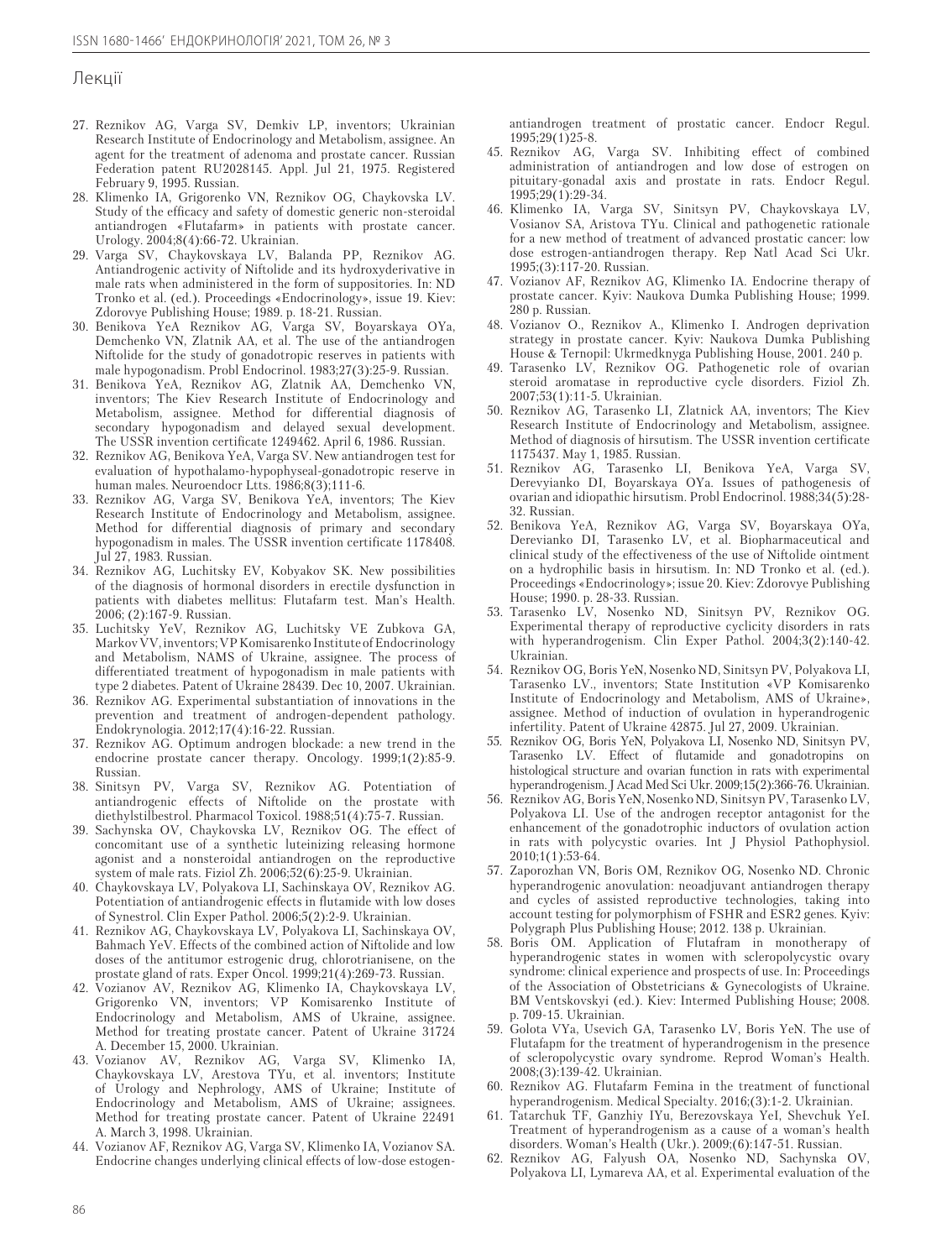influence of gold nanoparticles and cerium dioxide on normal and malignant cells and tissues. Medical Perspectives. 2017;22(2):4-11. Ukrainian.

- 63. Reznikov AG, Salivonyk OA, Sotkis AG, Shuba YaM. Assessment of gold nanoparticle effect on prostate cancer LNCaP cells. Exp Oncol. 2015;37(2):100-4.
- 64. Reznikov OG, Salivonyk OA, Sachinska OV, Chaikovskaya LV, Polyakova LI, Grigorenko VM, et al. Study of the gold nanoparticles various dosage effects on prostate cancer xenografts. Urology (Ukr.). 2014;18(4):17-22. Ukrainian.
- 65. Falyush OA, Polyakova LI, Sachinska OV, Reznikov OG. The changes of epithelial-stromal ratio in transplants of human prostate cancer under application of gold nanoparticles. Pharmacol Drug Toxicol (Ukr). 2016;10(4-5):84-8. Ukrainian.
- 66. Salivonyk OA, Sachynska ОV, Polyakova LI, Сhaikovskа LV. Effect of gold nanoparticles on reproductive organs of male rats. Clin Exper Pathol (Ukr.). 2015;14(2):176-9. Ukrainian.
- 67. Falyush OA, Sachinska OV, Polyakova LI, Perchyk IG, Reznikov OG. Description of the reproductive organs of male rats after application of a monodispersed solution of gold nanoparticles. Endokrynologia. 2016;21(3):213-9. Ukrainian.
- 68. Spivak NYa, Nosenko ND, Zholobak NM, Shcherbakov AB, Reznikov AG, Ivanova OS, et al. Nanocrystalline cerium dioxide increases the functional activity of the reproductive system of aging male rats. Nanosystems: Physics, Chemistry, Mathematics. 2013;4(1):72-7.
- 69. Nosenko ND, Zholobak NM, Polyakova LI, Sinitsin PV, Limarеva AA, Shcherbakov OI, et al. Morphofunctional state of reproductive system of ageing male rats in case of use of nanocerium. Fiziol Zh. 2014;60(1):11-7. Ukrainian.
- 70. Artimani T, Amiri I, Soleimani Asl S, Saidijam M, Hasanvand D, Afshar S. Amelioration of diabetes-induced testicular and sperm damage in rats by cerium oxide nanoparticle treatment. Andrologia. 2018;50(9): e13089. doi: 10.1111/and.13089.
- 71. Solgi T, Amiri I, Asl SS, Saidijam M, Seresht BM, Artimani T. Antiapoptotic and antioxidative effects of cerium oxide nanoparticles on the testicular tissues of streptozotocininduced diabetic rats: An experimental study. Int J Reprod Biomed. 2021;19(7):589-98. doi: 10.18502/ijrm.v19i7.9465.
- 72. Ivakhno SS, Kornelyuk AI. Cytokine-like activities of some aminoacyl-tRNA synthetases and auxiliary p43 cofactor of aminoacylation reaction and their role in oncogenesis. Exp Oncol. 2004;26(4):250-25.
- 73. Schwarz MA, Kandel J., Brett J, Li J, Hayward J, Schwarz RE, et al. Endothelial-monocyte activating polypeptide II. A novel antitumour cytokine that suppresses primary and metastatic tumour growth and induces apoptosis in growing endothelial cells. J Exp Med. 1999;190(3):341-54.
- 74. Lans TE, van Horssen R., Eggermont AM, ten Hagen. Involvement of endothelial-monocyte activating polypeptide II in tumour necrosis factor-alpha-based anti-cancer therapy. Anticancer Res. 2004;24(4):2243-8.
- 75. Reznikov AG, Chaykovskaya LV, Polyakova LI, Kornelyuk AI. Antitumor effect of endothelial monocyte-activating polypeptide-II on human prostate adenocarcinoma in mouse xenograft model. Exp Oncol. 2007;29(4):267-71.
- 76. Reznikov AG, Chaykovskaya LV, Polyakova LI, Kornelyuk AI. Cooperative antitumor effect of endothelial-monocyre activating polypeptide II and flutamide on human prostate cancer xenografts. Exp Oncol. 2011;33(4):231-4.
- 77. Kayton ML, Libutti SK. Endothelial monocyte activating polypeptide II (EMAP II) enhances the effect of TNF on tumorassociated vasculature. Curr Opin Investig Drugs. 2001;2(1):136-8.
- 78. Goloborodko T, Polyakova L, Sotkis A, Kornelyuk A, Babenko L, Shuba Y, et al. Polypeptide EMAP II inhibits growth and stimulates apoptosis of the LnCaP prostate cancer cell line. J Natl Acad Med Sci Ukr. 2010;16(4):681-90. Ukrainian.

#### **Abbreviation**

**AR** — androgen receptor

**EMAP II** — endothelial-monocyre activating polypeptide II

**HPT** — hypothalamic-pituitary-testicular **LH** — luteinizing hormone

**LH-RH** — luteinizing hormone-releasing hormone

- **NSAA** non-steroidal antiandrogens
- **PCOS** polycystic ovary syndrome
- **T** testosterone
- **VLPG** ventral lobe of the prostate gland
- **5**α**-DHT** 5alpha-dihydrotestosterone

## Антиандрогени, наночастинки та біоактивні пептиди: експериментальні та клінічні питання

#### **О.Г. Резніков**

ДУ «Інститут ендокринології та обміну речовин ім. В.П. Комісаренка НАМН України»

**Резюме.** Оглядова стаття підсумовує основні результати експериментальних досліджень співробітників лабораторії нейрогормональної регуляції розмноження та відділу ендокринології репродукції та адаптації стосовно біологічних ефектів нестероїдних антиандрогенів, наночастинок металів, біоактивних пептидів та їх імплементації в різних галузях медицини. Досліджено фармакодинамічні ефекти і фармакокінетику ніфтоліду (флутаміду) та інших синтезованих в інституті антагоністів рецепторів андрогенів із групи заміщених карбоксанілидів. На цьому підгрунті запропоновано новий метод функціональної діагностики гонадотропних резервів гіпоталамо-гіпофізарно-тестикулярної системи та створено лікарські засоби для лікування гірсутизму, синдрому полікістозних яєчників, раку передміхурової залози. Проведено їхні доклінічні дослідження та впровадження в клінічну ендокринологію, онкологію, гінекологію, дерматологію. Експериментально обгрунтовані та підтверджені онкоурологічною практикою концепція оптимальної андрогенної блокади та метод низькодозової естроген-антиандрогенної паліативної та неоад'ювантної терапії раку передміхурової залози та його метастазів. Розроблено і впроваджено спосіб підвищення ефективності гонадотропної стимуляції овуляції в циклах допоміжних репродуктивних технологій.

Виявлено пригнічуючий вплив полідисперсного колоїдного розчину наночастинок золота (10-50 нм) на ріст ксенографтів андрогензалежного раку передміхурової залози людини, трансплантованих під капсулу нирки мишей. Препарат зменшував кількісне співвідношення епітеліальних клітин ксенографтів до строми, а в дослідах *in vitro* пригнічував проліферацію ракових клітин простати LnCaP і частково блокував стимулювальний ефект 5-альфадигідротестостерону на ріст культури.

У дослідах на старіючих щурах виявлено стимулювальний ефект перорального введення наночастинок діоксиду церію (2-3 нм) стосовно сперматогенезу та секреції тестостерону.

Досліджено вплив рекомбінантного поліпептидного цитокіну EMAP II (endothelial-monocyre activating polypeptide II) та його нанокомпозитів на ріст ксенографтів андрогензалежного раку передміхурової залози людини в мишей. Ін'єкції EMAP II гальмували ріст ксенографтів, викликали в них цитотоксичний ефект та за-

VERTI